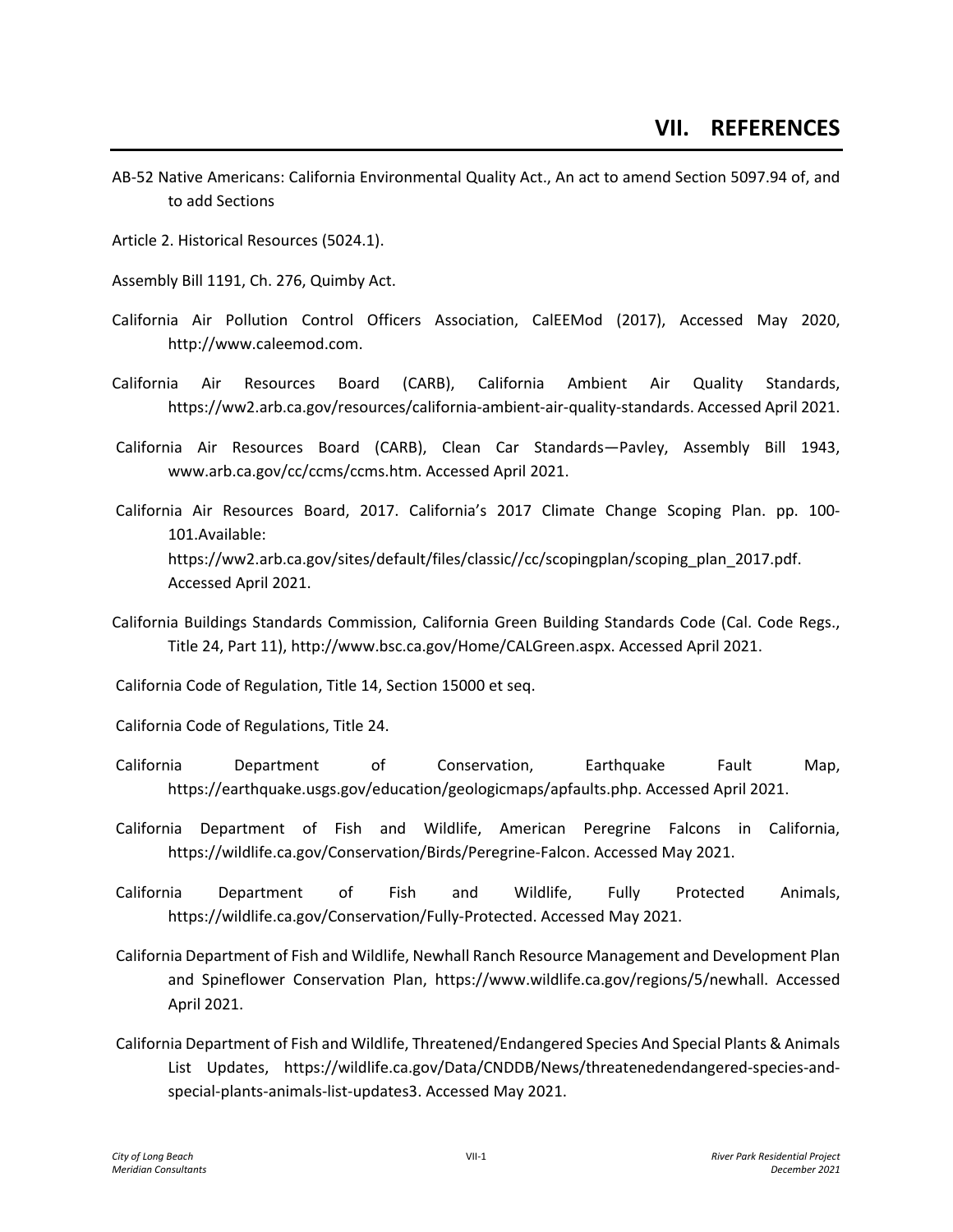- California Department of Transportation, Technical Nosie Supplement, September 2013, accessed September 2021, https://dot.ca.gov/-/media/dot-media/programs/environmentalanalysis/documents/env/tens-sep2013-a11y.pdf
- California Department of Water Resources, SGMA Groundwater Management, https://water.ca.gov/Programs/Groundwater-Management/SGMA-Groundwater-Management, accessed April 2021.
- California Energy Commission (CEC), 2019 Building Energy Efficiency Standards for Residential and Nonresidential Buildings, https://www.energy.ca.gov/title24/2019standards/. Accessed April 2021.
- California Energy Commission (CEC), Final 2020 Integrated Energy Policy Report Update Volume III California Energy Demand Forecast Update, https://www.energy.ca.gov/datareports/reports/integrated-energy-policy-report/2020-integrated-energy-policy-report-update. Accessed April 2021.
- California Energy Commission, Electric Infrastructure Map, https://cecgiscaenergy.opendata.arcgis.com/app/ad8323410d9b47c1b1a9f751d62fe495. Accessed April 2021.
- California Energy Commission, Inventory of California Greenhouse Gas Emissions and Sinks: 1990 to 2004, Staff Final Report, CEC-600-2006-013-SF (December 2006).
- California Energy Commission, Renewable Portfolio, http://www.energy.ca.gov/portfolio. Accessed April 2021.
- California Environmental. Remedial Action Plan- Proposed Residential Redevelopment Project. Oil Operators, Inc. (OOI) Property. August 2019September 2021.
- California Fish and Game Code, Fish and Game Code (FGC), Division 2, Department of Fish and Wildlife, (700-1940), Chapter 10, Sections 1900-1913, Native Plant protection.
- California Geologic Survey, Earthquake Zones of Required Investigation, https://maps.conservation.ca.gov/cgs/EQZApp/app/, accessed April 2021.
- California Health and Safety Code, Division 26. Air Resources, PART 3. Air Pollution Control Districts, Chapter 5.5. South Coast Air Quality Management District, ARTICLE 5. Plan, Section 40460(b).

California Health and Safety Code, Division 7, Dead Bodies, Section 7050.5

California Health and Safety Code, sec. 7050.5 and 5097.98

California Legislative Information, Assembly Bill No. 197 (September 8, 2016), https://leginfo.legislature.ca.gov/faces/billNavClient.xhtml?bill\_id=201520160AB197. Accessed April 2021.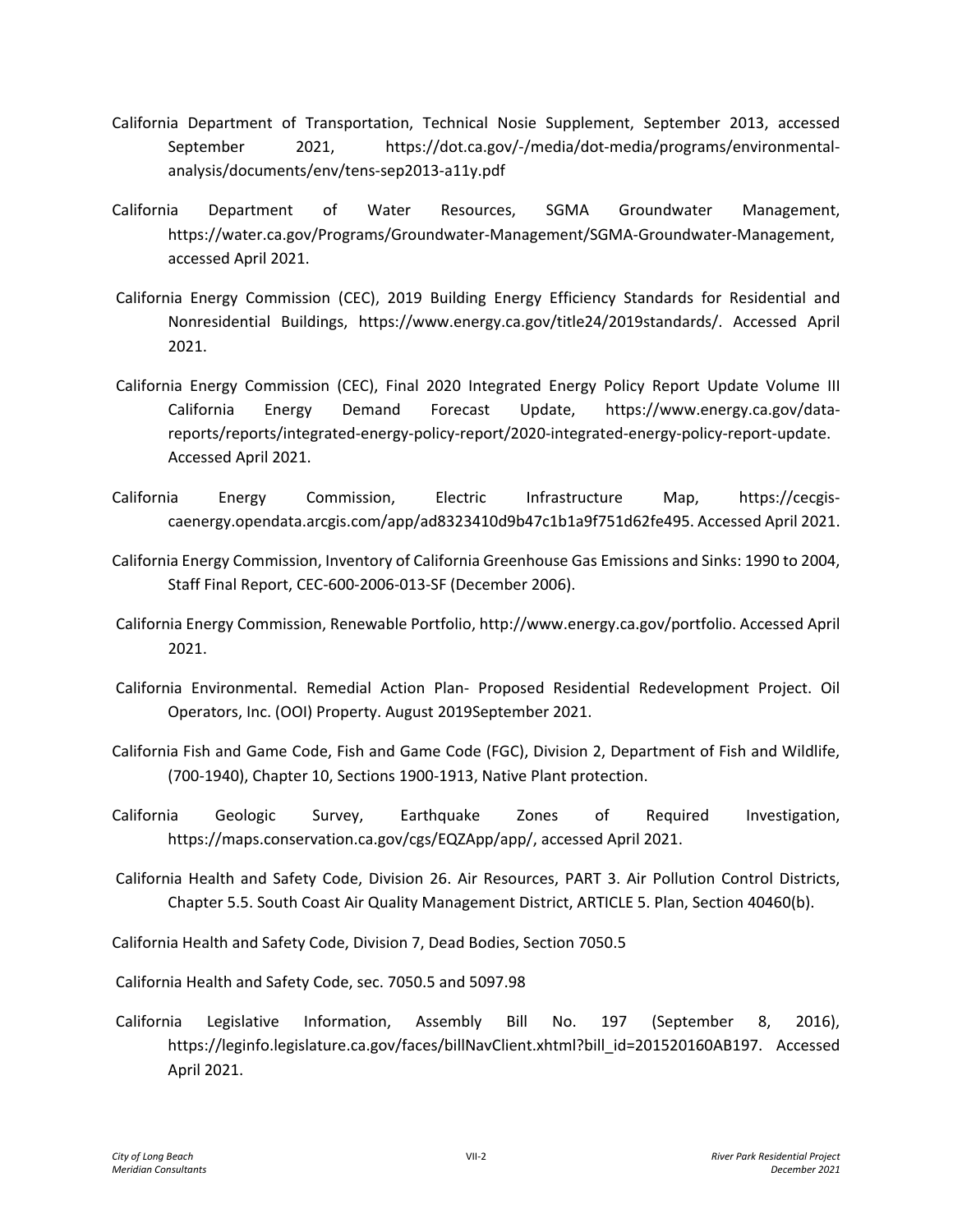- California Legislative Information, Senate Bill No. 350 (October 7, 2015), https://leginfo.legislature.ca.gov/faces/billNavClient.xhtml?bill\_id=201520160SB350. Accessed April 2021.
- California Legislative Information, Senate Bill No. 375 (September 30, 2008), https://leginfo.legislature.ca.gov/faces/billNavClient.xhtml?bill\_id=200720080SB375. Accessed April 2021.
- California Public Utilities Commission, 2020 California Gas Report, https://www.socalgas.com/sites/default/files/2020- 10/2020 California Gas Report Joint Utility Biennial Comprehensive Filing.pdf. Accessed April 2021.
- California Waste Services (CWs), "City of Long Beach," https://www.californiawasteservices.com/es/long-beach.html, accessed May 2021.
- CalRecycle, The Calculator Calculator, Calculator, Calculator, Calculator, Calculator, https://www2.calrecycle.ca.gov/LGCentral/AnnualReporting/DisposalRateCalculator, accessed May 2021.
- Caltrans, Traffic Volumes, https://dot.ca.gov/programs/traffic-operations/census/traffic-volumes. Accessed April 2021.
- Caltrans, Transportation and Construction Vibration Guidance Manual, https://dot.ca.gov/-/media/dotmedia/programs/environmental-analysis/documents/env/tcvgm-apr2020-a11y.pdf. Accessed April 2021.
- CARB, "California State Implementation Plans" (last reviewed September 21, 2018), https://www.arb.ca.gov/planning/sip/sip.htm. Accessed April 2021.
- CARB, AB 2588 Air Toxics "Hot Spots" Program, http://www.arb.ca.gov/ab2588/ab2588.htm. Accessed April 2021.
- CARB, AB 32 Scoping Plan (January 8, 2018), https://www.arb.ca.gov/cc/scopingplan/scopingplan.htm. Accessed April 2021.
- CARB, Air Quality and Land Use Handbook: A Community Health Perspective (April 2005), https://www.arb.ca.gov/ch/handbook.pdf. Accessed April 2021.
- CARB, California's 2017 Climate Change Scoping Plan, https://ww2.arb.ca.gov/sites/default/files/classic//cc/scopingplan/scoping\_plan\_2017.pdf. Accessed April 2021.
- CARB, California's Advanced Clean Cars Program, www.arb.ca.gov/msprog/acc/acc.htm. Accessed April 2021.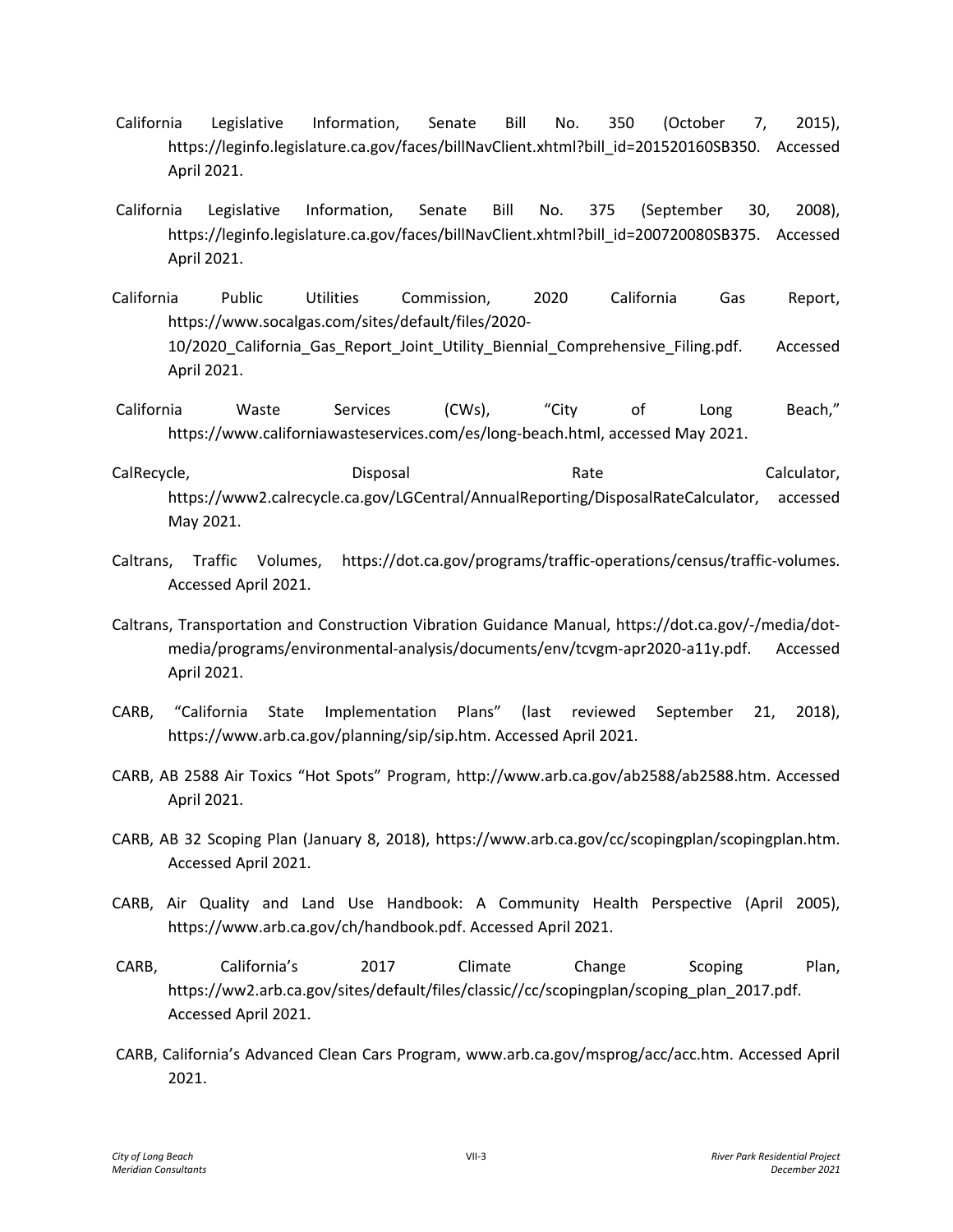- CARB, Carbon Monoxide & Health, https://ww2.arb.ca.gov/resources/carbon-monoxide-and-health. Accessed April 2021.
- CARB, Climate Change Scoping Plan, p. ES-7.
- CARB, Climate Change Scoping Plan: A Framework for Change, https://www.arb.ca.gov/cc/scopingplan/document/adopted\_scoping\_plan.pdf. Accessed April 2021.
- CARB, Final Regulation Order: Amendments to the Airborne Toxic Control Measure For Stationary Compression Ignition Engines (May 19, 2011), https://www.arb.ca.gov/diesel/documents/FinalReg2011.pdf. Accessed April 2021.
- CARB, First Update to the Climate Change Scoping Plan: Building on the Framework (May 2014).
- CARB, General Information About "Hot Spots." https://www.arb.ca.gov/ab2588/general.htm. Accessed April 2021.
- CARB, Inhalable Particulate Matter and Health (PM2.5 and PM10), https://www.arb.ca.gov/research/aaqs/common-pollutants/pm/pm.htm. Accessed April 2021.
- CARB, Lead & Health, https://ww2.arb.ca.gov/resources/lead-and-health. Accessed April 2021.
- CARB, Nitrogen Dioxide & Health, https://ww2.arb.ca.gov/resources/nitrogen-dioxide-and-health. Accessed April 2021.
- CARB, Overview: Diesel Exhaust & Health, https://ww2.arb.ca.gov/resources/overview-diesel-exhaustand-health. Accessed April 2021.
- CARB, Section 2485 in Title 13 of the CCR, https://www.arb.ca.gov/msprog/truckidling/13ccr2485\_09022016.pdf. Accessed April 2021.
- CARB, Sulfur Dioxide & Health, https://ww2.arb.ca.gov/resources/sulfur-dioxide-and-health. Accessed April 2021.
- CARB, The Advanced Clean Cars Program (January 18, 2018), https://ww2.arb.ca.gov/ourwork/programs/advanced-clean-cars-program. Accessed April 2021.
- CARB, Visibility Reducing Particles and Health, https://ww2.arb.ca.gov/resources/vinyl-chloride-andhealth. Accessed April 2021.
- CDFW, Natural Communities, https://wildlife.ca.gov/Data/VegCAMP/Natural-Communities. Accessed May 2021.
- CEC, 2015 Integrated Energy Policy Report (2015), p. 41.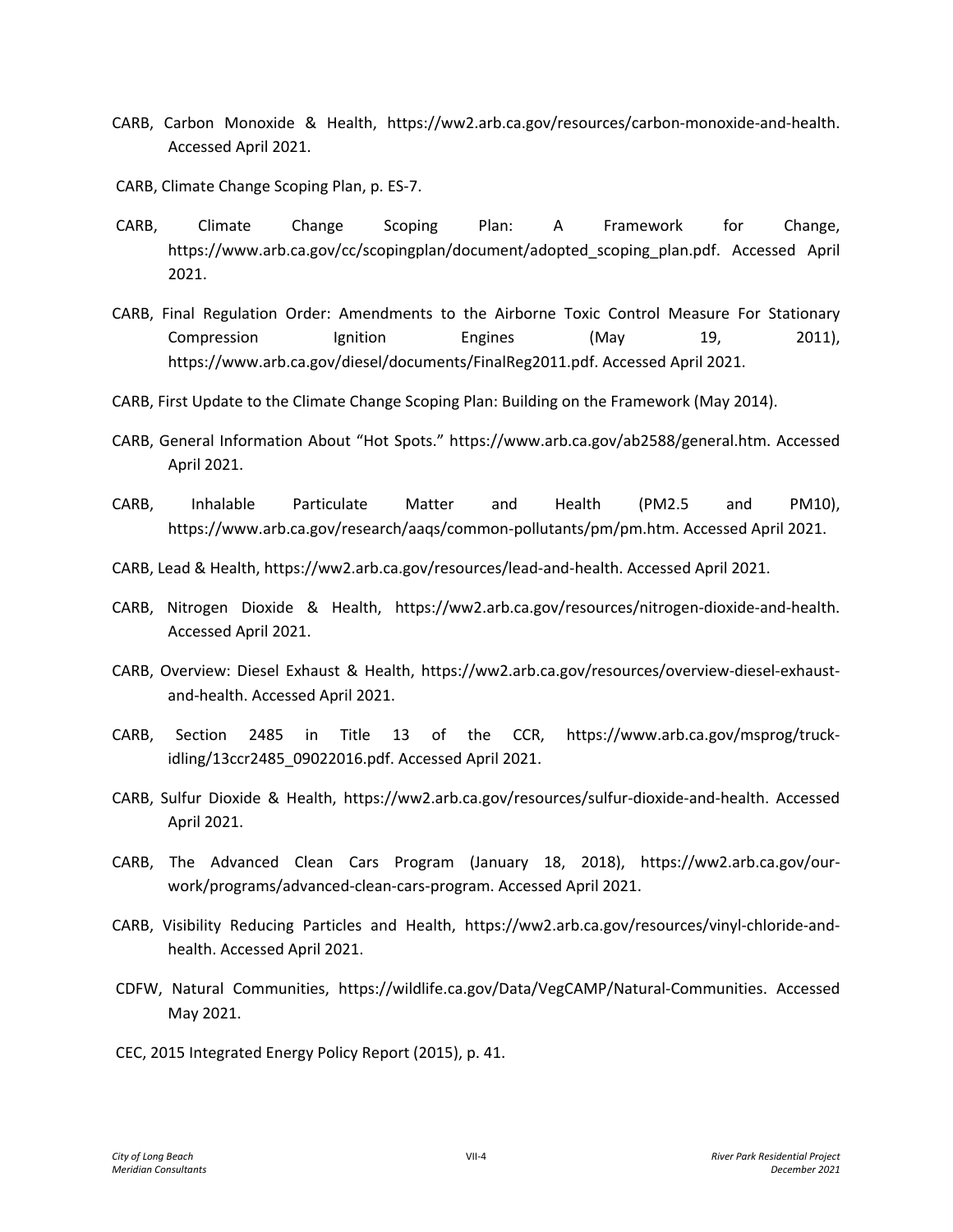- CEC, 2019 Building Energy Efficiency Standards, https://www.energy.ca.gov/title24/2019standards/. Accessed April 2021.
- CEC, Appliance Efficiency Standards Scheduled to Take Effect in 2019, http://calenergycommission.blogspot.com/2018/12/appliance-efficiency-standards.html. Accessed April 2021.
- CEC, California Energy Consumption Database, Electricity Consumption by Planning Area, http://ecdms.energy.ca.gov/elecbyplan.aspx. Accessed April 2021.
- CEC, California Energy Consumption Database, Gas Consumption by County, https://ecdms.energy.ca.gov/gasbycounty.aspx. Accessed April 2021.
- CEC, Demand Analysis Office, California Energy Demand 2018-2030 Revised Forecast, https://efiling.energy.ca.gov/getdocument.aspx?tn=223244. Accessed April 2021.
- CEC, Final 2019 Integrated Energy Policy Report, https://www.energy.ca.gov/datareports/reports/integrated-energy-policy-report/2019-integrated-energy-policy-report. Accessed April 2021.
- CEC, Scoping Order for the 2021 Integrated Energy Policy Report, https://www.energy.ca.gov/datareports/reports/integrated-energy-policy-report/2021-integrated-energy-policy-report. Accessed April 2021.
- Center for Biological Diversity et al. v. California Department of Fish and Wildlife (2015) (62 Cal.4th 204, 195 Cal.Rptr.3d 247, 361 P.3d 342).
- CEQA Guidelines sec. 15126.4(b)(3)(A).
- CFR Section 100 et seq., (2016).
- City of Long Beach Department of Parks, Recreation, & Marine, Strategic Plan Executive Summary (2003), http://www.longbeach.gov/globalassets/park/media-library/documents/businessoperations/about/strat\_plan\_exec\_summ. Accessed March 2021.
- City of Long Beach General Plan, Conservation Element, http://www.longbeach.gov/globalassets/lbds/medialibrary/documents/planning/advance/general-plan/1973-conservation-element, accessed March 2021.
- City of Long Beach General Plan, Draft Noise Element, http://www.longbeach.gov/lbds/planning/advance/general-plan/noise-element/. Accessed April 2021.
- City of Long Beach General Plan, Historic Preservation Element, http://www.longbeach.gov/globalassets/lbds/media-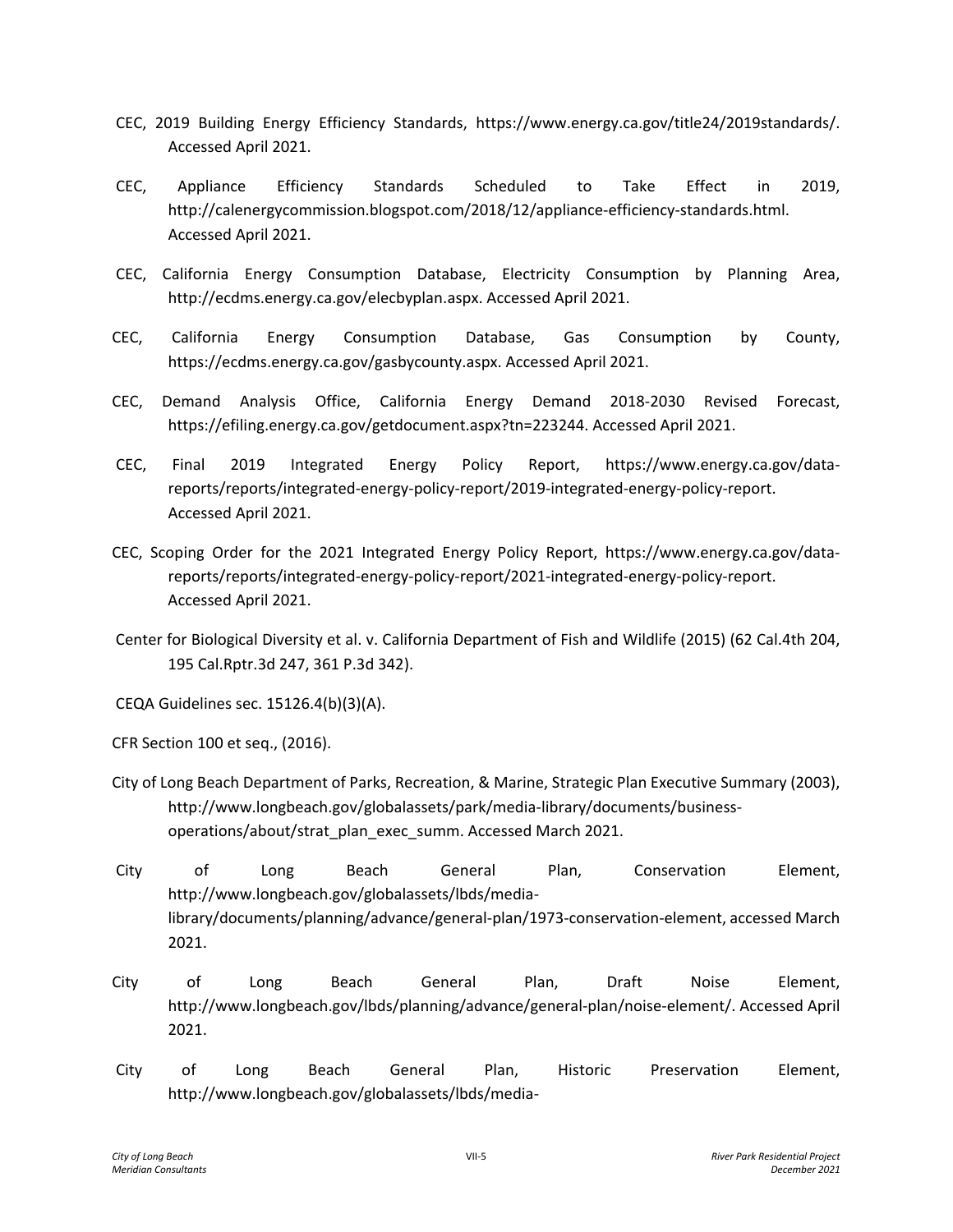library/documents/planning/advance/general-plan/final-long-beach-historic-preservationelement 6-22-2010, accessed May 2020.

City of Long Beach General Plan, Land Use Element, http://www.longbeach.gov/globalassets/lbds/medialibrary/documents/planning/advance/lueude/land-use-element-final-adopted-december-2019, accessed April 2021.

City of Long Beach General Plan, Mobility Element, October 2013.

City of Long Beach Historic Preservation Element, http://www.longbeach.gov/globalassets/lbds/medialibrary/documents/planning/advance/general-plan/final-long-beach-historic-preservationelement\_6-22-2010. Accessed March 2021.

City of Long Beach Municipal Code, Ch. 1, sec, 1.04.010.

City of Long Beach Municipal Code, Title 18, Ch. 18.18 Park and Recreation Facilities Fees.

- City of Long Beach, 2015 2020 Urban Water Management Plan (UWMPPublic Draft), https://www.lbwater.org/wpcontent/uploads/2021/05/LBWD\_UWMP2020\_PublicReviewDraft.pdfhttps://lbwater.org/wpcontent/uploads/2019/09/LBWD-2015-UWMP-FINAL-Board-Adopted-3.pdf, accessed April July 2021.
- City of Long Beach, Best Management Practices, Development Services Department, http://www.longbeach.gov/lbds/building/inspection/best-management-practices/, accessed April 2021.

City of Long Beach, Department of Parks, Recreation and Marine, Long Beach RiverLink. February 2007.

- City of Long Beach, Development Services, "Low Impact Development (LID) Best Management Practices (BMP) Design Manual," http://www.longbeach.gov/globalassets/lbds/medialibrary/documents/orphans/lid/lid-bmp-manual---2nd-ed--final--121813, accessed March 2021.
- City of Long Beach, Draft General Plan 2040, Noise Element (December 2019), accessed November 2021, https://www.longbeach.gov/globalassets/lbds/medialibrary/documents/planning/environmental/environmental-reports/pending/draft-noiseelement/draft-noise-element\_123019
- City of Long Beach, Energy Resources, http://www.longbeach.gov/energyresources/. Accessed April 2021.
- City of Long Beach, General Plan, Air Quality Element, http://www.longbeach.gov/lbds/planning/advance/general-plan/. Accessed April 2021.
- City of Long Beach, General Plan, Conservation Element, http://www.longbeach.gov/lbds/planning/advance/general-plan/. Accessed May 2021.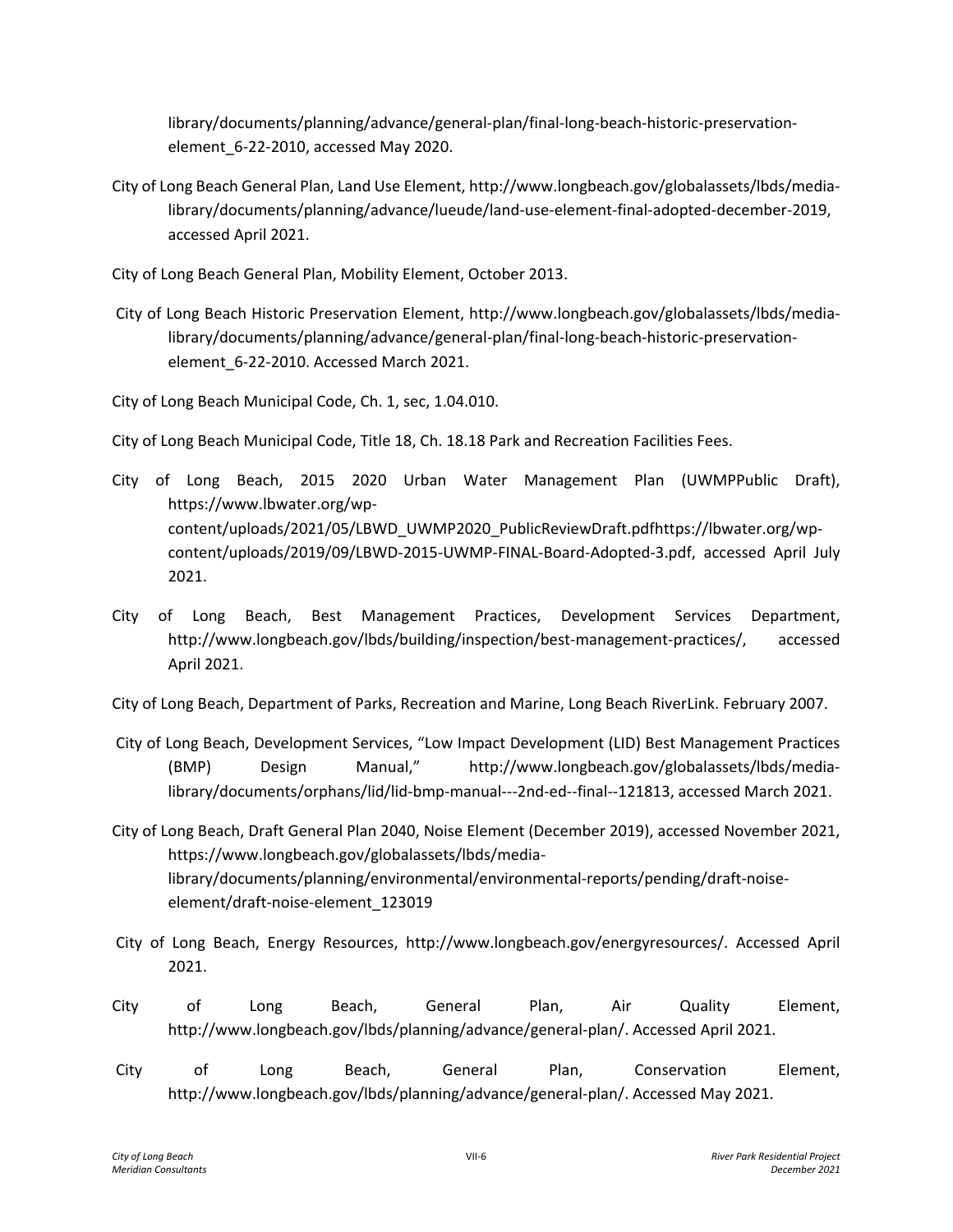- City of Long Beach, General Plan, Housing and Open Space Elements, http://www.longbeach.gov/lbds/planning/advance/general-plan/. Accessed March 2021.
- City of Long Beach, General Plan, Land Use Element, http://www.longbeach.gov/globalassets/lbds/medialibrary/documents/planning/advance/lueude/land-use-element-final-adopted-december-2019. Accessed March 2021.
- City of Long Beach, General Plan, Open Space and Recreation Element, http://www.longbeach.gov/globalassets/lbds/media-library/documents/planning/open-spaceand-recreation-element. Accessed March 2021.

City of Long Beach, Long Beach Municipal Code, Chapter 21.32- Commercial Districts.

- City of Long Beach, Low Impact Development Best Management Practices Design Manual, http://www.longbeach.gov/globalassets/lbds/media-library/documents/orphans/lid/lid-bmpmanual---2nd-ed--final--121813, accessed April 2021.
- City of Long Beach, Stormwater and Environmental Compliance Division, https://longbeach.gov/pw/resources/stormwater-management/, accessed July 2021.
- City of Long Beach, Stormwater Management, Long Beach Nearshore Watershed Management Program, https://www.waterboards.ca.gov/losangeles/water\_issues/programs/stormwater/municipal/wa tershed\_management/Long\_Beach/20160127/LBWMP\_final.pdf, accessed March 2021.
- City of Long Beach, Traffic Impact Analysis Guidelines, http://www.l.Mongbeach.gov/globalassets/lbds/medialibrary/documents/planning/environmental/environmental-planning/tia-guidelines, accessed April 2021.
- City of Long Beach, Waste Reduction, http://www.longbeach.gov/sustainability/green-urbanservices/waste-reduction/, accessed April 2021.
- City of Long Beach. 2016 Land Use Element and Urban Design Element. https://www.longbeach.gov/lbds/planning/initiatives--programs/long-beach-2040-generalplan/.
- City of Long Beach. Conservation Element, April 1973, http://www.longbeach.gov/globalassets/lbds/medialibrary/documents/planning/advance/general-plan/1973-conservation-element. Accessed April 2021.
- City of Long Beach. Long Beach General Plan- Seismic Safety Element, https://www.longbeach.gov/globalassets/lbds/media-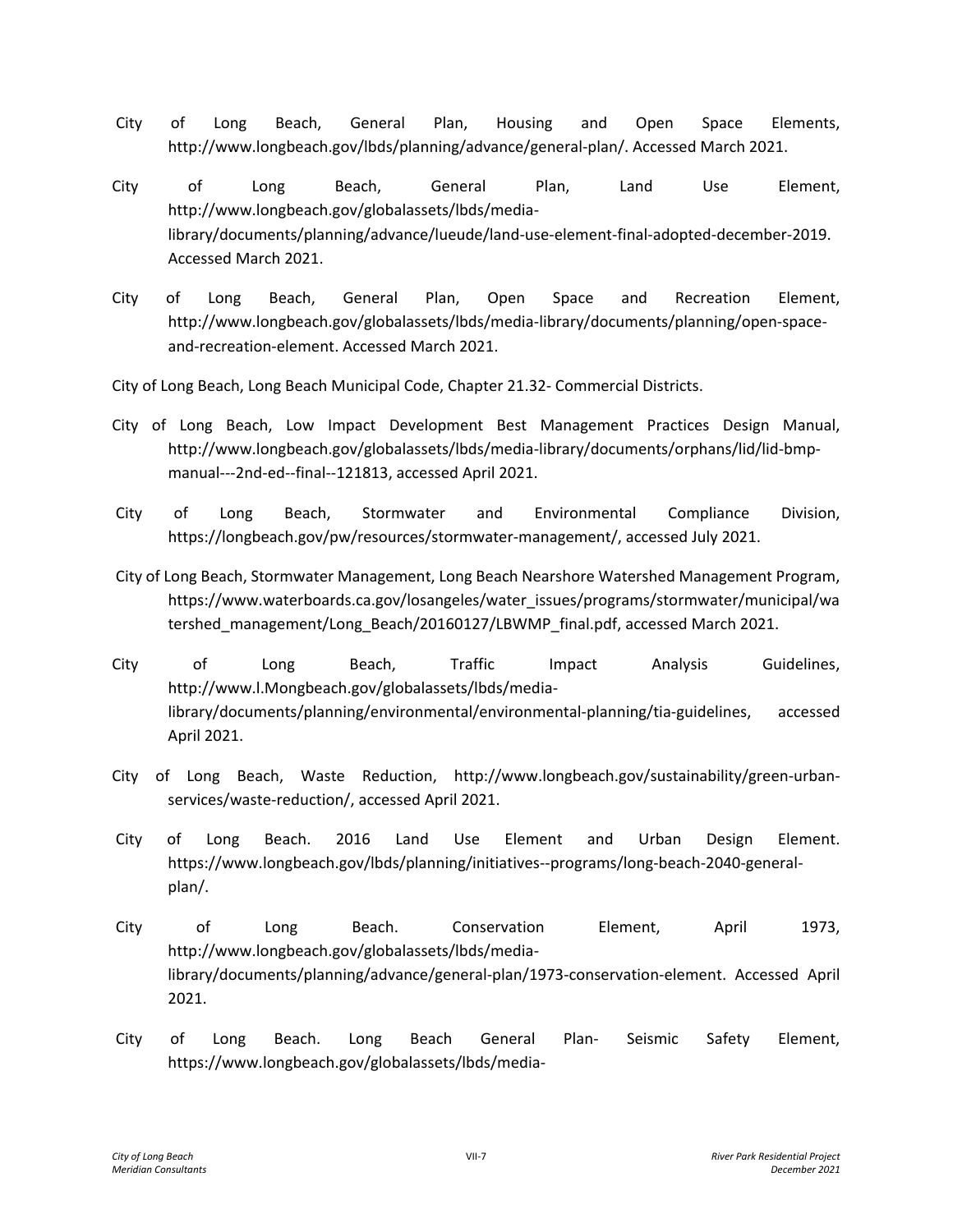library/documents/planning/advance/general-plan/seismic-safety-element\_reduced, accessed April 2021.

- City of Long Beach. Long Beach Municipal Code. Chapter 21.31- Residential Districts. https://library.municode.com/ca/long\_beach/codes/municipal\_code?nodeId=TIT21ZO\_CH21.31 REDI. Accessed 4/6/2021.
- City of Long Beach. Long Beach Municipal Code. Chapter 21.32- Commercial Districts. https://library.municode.com/ca/long\_beach/codes/municipal\_code?nodeId=TIT21ZO\_CH21.32 CODI. Accessed 4/6/2021.
- City of Long Beach. Long Beach Municipal Code. Chapter 21.38- Horse Overlay District. https://library.municode.com/ca/long\_beach/codes/municipal\_code?nodeId=TIT21ZO\_CH21.38 HOOVDI. Accessed 4/6/2021.

City of Long Beach. Long Beach Municipal Code. Chapter 21.38- Horse Overlay District.

- City of Long Beach. Long Beach Municipal Code. Chapter 21.45.400- Green Building Standards for Public and Private Development.https://library.municode.com/ca/long\_beach/codes/municipal\_code?nodeId=TIT 21ZO\_CH21.45SPDEST\_21.45.400GRBUSTPUPRDE. Accessed 4/6/2021.
- City of Long Beach. Long Beach Municipal Code. Title 21- Zoning. Chapter 21.32- Commercial Districts. https://library.municode.com/ca/long\_beach/codes/municipal\_code?nodeId=TIT21ZO\_CH21.32 CODI. Accessed March 25, 2020.
- City of Long Beach. Park Acquisition Feasibility Report. April 2021. https://www.longbeach.gov/globalassets/city-manager/media-library/documents/memos-tothe-mayor-tabbed-file-list-folders/2021/april-5--2021---open-space-acquisition-study . Accessed May 2021.
- City of Long Beach. Recirculated Draft EIR- General Plan Land Use and Urban Design Elements Project. June 2019. Accessed April 30, 2021.

Code of Federal Regulations (CFR), pt. 60.2.

Converse Consultants, Geohazards Report, Proposed River Park Residential Development, City of Long Beach, California, June 17, 2020, Appendix IV.F.1.

Converse Consultants, GeoHazards Report, Proposed River Park Residential Development, June 17, 2020.

DTSC, EnviroStor, https://www.envirostor.dtsc.ca.gov/public/profile\_report?global\_id=19290011, accessed April 27, 2021.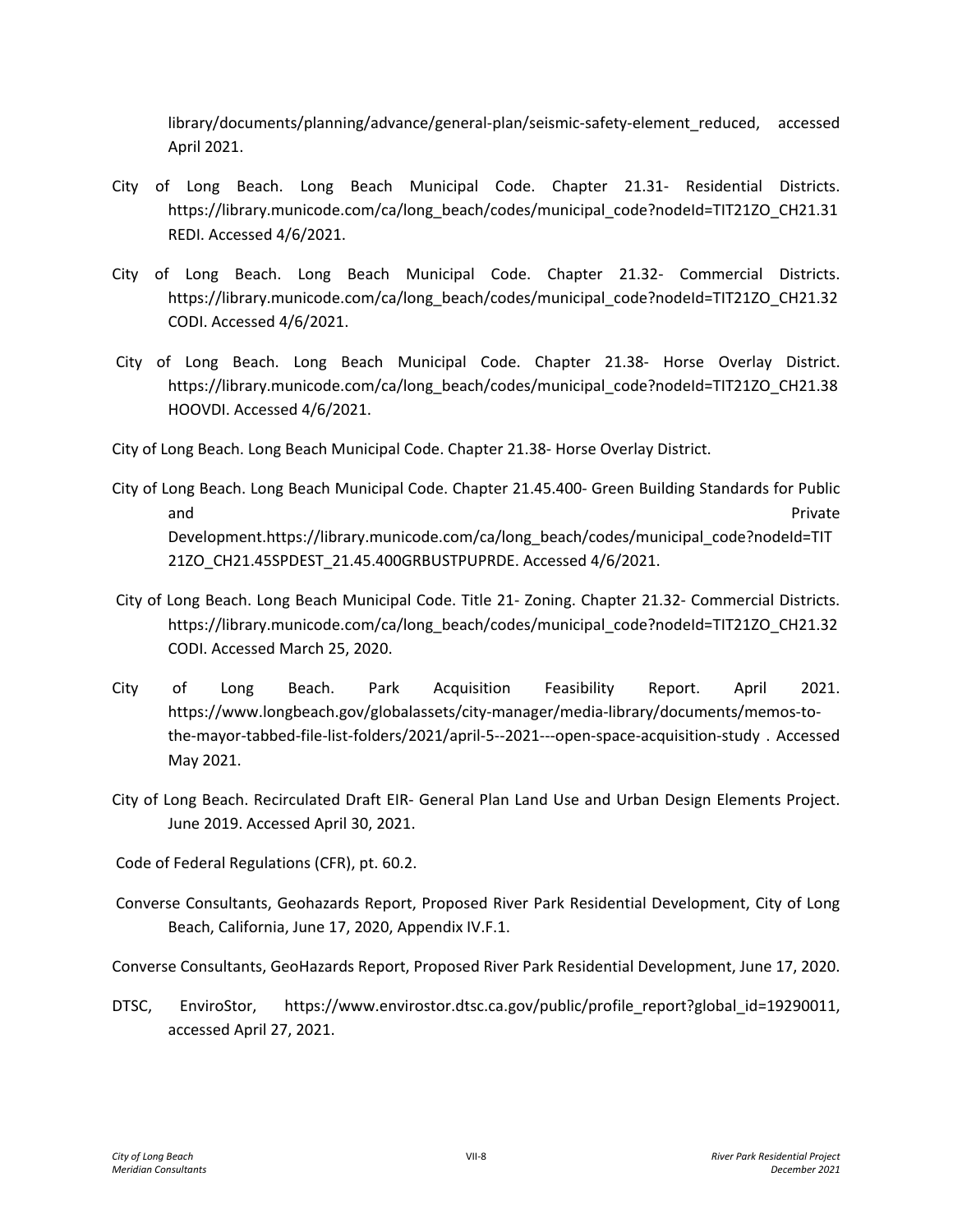- EIA, Annual Energy Outlook 2020: Table 11. Petroleum and Other Liquids Supply and Disposition, https://www.eia.gov/outlooks/aeo/data/browser/#/?id=11- AEO2020&cases=ref2020&sourcekey=0, Accessed April 2021.
- EMFAC is an emissions factor model used to calculate emissions rates from on-road vehicles (e.g., passenger vehicles). OFFROAD is an emissions factor model used to calculate emission rates from off-road mobile sources (e.g., construction equipment). CalEEMod version 2016.3.2 utilizes CARB's 2014 version of EMFAC.

Federal Highway Administration, Traffic Noise Model (2006).

- Federal Register, Endangerment and Cause or Contribute Findings for Greenhouse Gases Under Section 202(a) of the Clean Air Act (December 15, 2009), https://www.federalregister.gov/documents/2009/12/15/E9-29537/endangerment-and-causeor-contribute-findings-for-greenhouse-gases-under-section-202a-of-the-clean. Accessed April 2021.
- Federal Register, Mandatory Reporting of Greenhouse Gases (October 30, 2009), https://www.gpo.gov/fdsys/pkg/FR-2009-10-30/pdf/E9-23315.pdf. Accessed April 2021.
- Federal Register, Mid-Term Evaluation of Greenhouse Gas Emissions Standards for Model Year 2022 2025 Light-Duty Vehicles, April 13, 2018, https://www.federalregister.gov/documents/2018/04/13/2018-07364/mid-term-evaluation-ofgreenhouse-gas-emissions-standards-for-model-year-2022-2025-light-duty. Accessed April 2021.
- Federal Transit Administration (FTA), Transit Noise and Vibration Impact Assessment, https://www.transit.dot.gov/sites/fta.dot.gov/files/docs/research-innovation/118131/transitnoise-and-vibration-impact-assessment-manual-fta-report-no-0123\_0.pdf. Accessed April 2021.
- Federal Transit Administration, Transit Noise and Vibration Impact Assessment Manual, September 2018, 7-8.
- FHWA, Special Report—Measurement, Prediction, and Mitigation, updated June 2017, accessed July 2019, https://www.fhwa.dot.gov/Environment/noise/construction\_noise/special\_report/hcn04.cfm.
- FTA, Transit Noise and Vibration Impact Assessment, https://www.transit.dot.gov/sites/fta.dot.gov/files/docs/research-innovation/118131/transitnoise-and-vibration-impact-assessment-manual-fta-report-no-0123\_0.pdf. Accessed April 2021.
- Gabrieleno Band of Mission Indians—Kizh Nation, Protection of Tribal Cultural Resources (TCRs), April 2020, Appendix IV4.M.N.3.
- Geohazards Report for the proposed River Park Residential Development, Converse Consultants, June 17, 2020.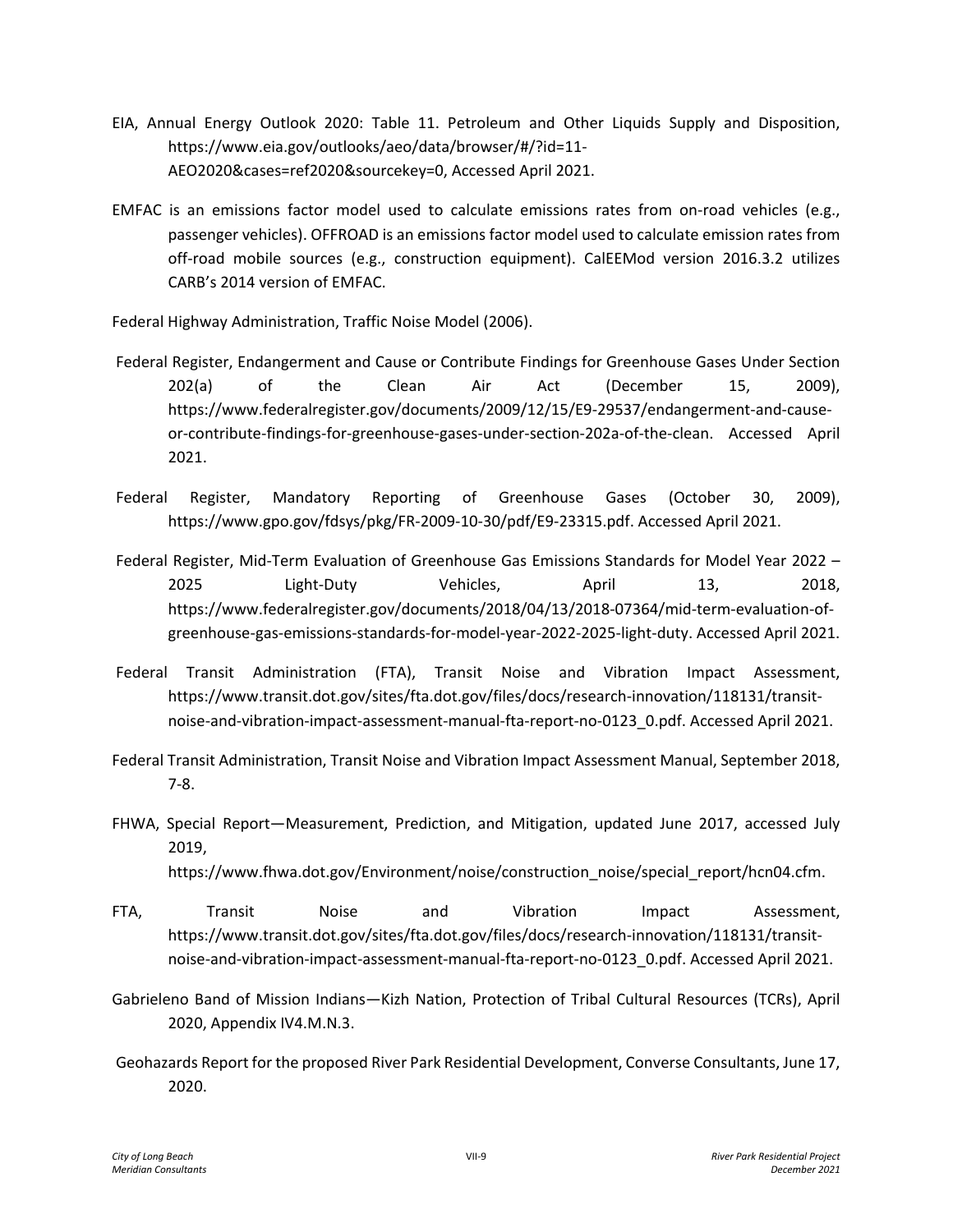- Government Code, Title 7 Planning and Land Use, Ch 4.3 Density Bonuses and other Incentives, Section 65915.
- Governor's Office of Planning and Research, State of California General Plan Guidelines, (2017), http://www.opr.ca.gov/docs/OPR\_COMPLETE\_7.31.17.pdf. Accessed April 2021.
- http://www.aqmd.gov/docs/default-source/clean-air-plans/air-quality-monitoring-networkplan/aaqmnp-longbeachsouth.pdf?sfvrsn=16. Accessed October 2021.
- https://leginfo.legislature.ca.gov/faces/codes\_displaySection.xhtml?sectionNum=40460.&lawCode=HSC . Accessed April 2021.
- https://library.municode.com/ca/long\_beach/codes/municipal\_code?nodeId=TIT21ZO\_CH21.31REDI. Accessed November 2021.
- https://www.casqa.org/resources/bmp-handbooks/municipal-bmp-handbook
- https://www.lacsd.org/documents/wastewater-publications-reports/integrated-regional-watermanagement-plans

KHR Associates, Conceptual LID BMP Calculations, April 22, 2020, Appendix IV.I.2.

LACSD, Landfills,

https://www.lacsd.org/services/wastewater/wwfacilities/wwtreatmentplant/jwpcp/default.asp, accessed April 2021.

- LACSD, Refuse to Energy Facilities, https://www.lacsd.org/services/solidwaste/rtefac/serrf/default.asp, accessed April 2021.
- LACSD, Wastewater Treatment Plants, https://www.lacsd.org/services/wastewater/wwfacilities/wwtreatmentplant/jwpcp/default.asp, accessed April 2021.
- LBMC, Ch. 18, 18.67.020 Threshold for covered projects, accessed May 2021.
- LBMC, Ch. 21, Section 21.31.340 (F).
- LBMC, Ch. 21, Section 21.41.259 Parking Areas Lighting.
- LBMC, Ch. 21, Section 21.44.600 (E), Prohibited Signs—Unlawful Illumination.
- LBMC, Ch. 21, Section 21.44.855, Light and Glare Intrusion Prevention.
- LBMC, Ch. 21, Section 21.45.400 Green building standards for public and private development.
- LBMC, Ch. 21, Section 21.63.080, Waiver of Development Standards.

LBMC, Ch. 8.80, 8.80.160 – Exterior noise limits.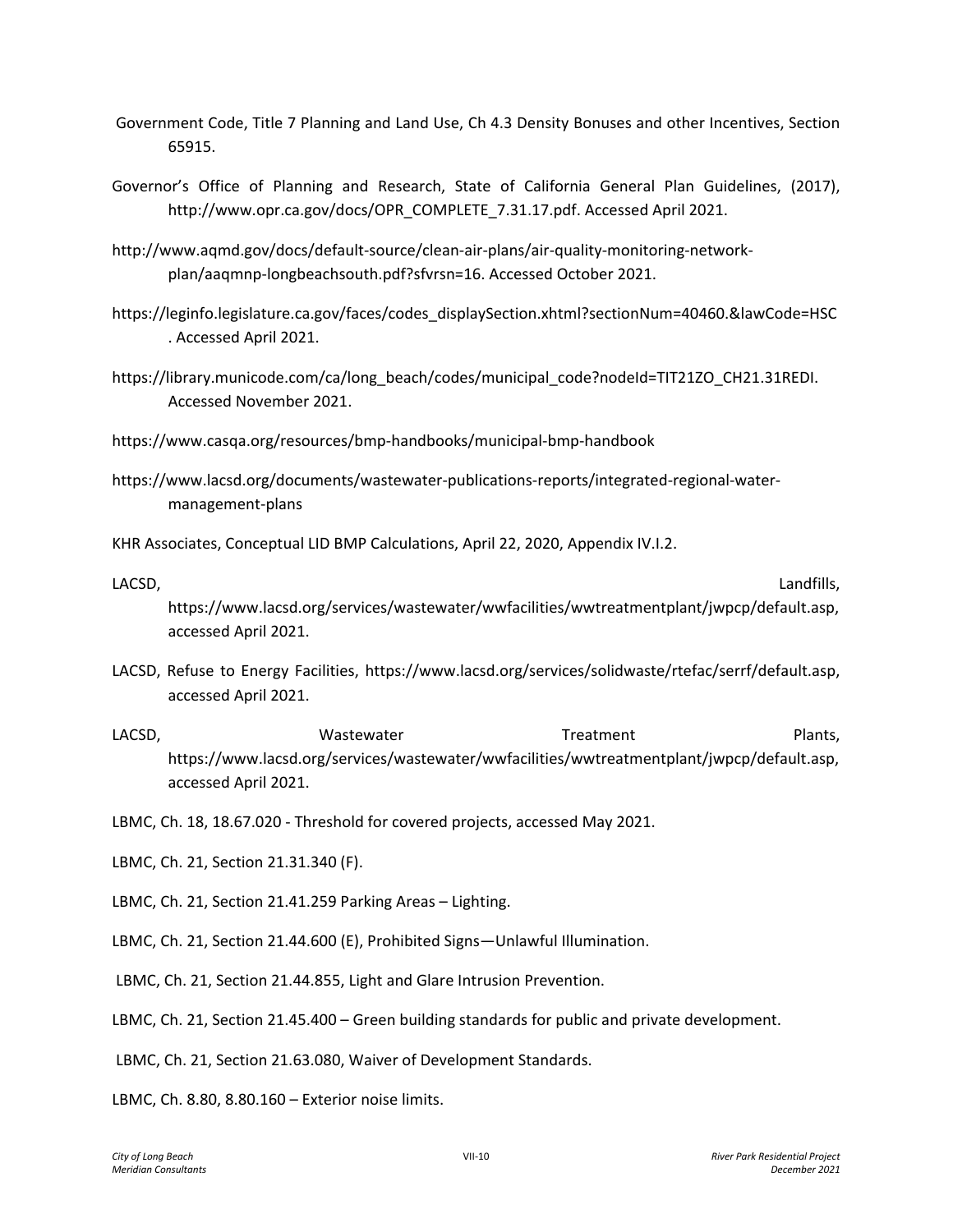Long Beach Department of Water, 202015 Urban Water Management Plan (Public Draft), https://www.lbwater.org/wpcontent/uploads/2021/05/LBWD\_UWMP2020\_PublicReviewDraft.pdfhttps://lbwater.org/wpcontent/uploads/2019/09/LBWD-2015-UWMP-FINAL-Board-Adopted-3.pdf, accessed May July 2021.

Long Beach Development Services, General Plan- Land Use Element, November 2021.

Long Beach Fire Department, Long Beach CUPA, www.longbeach.gov/fire/fire-prevention/cupa/, accessed April 2021.

Long Beach Municipal Code, Section 21.41.259, Parking Areas and Lighting.

- Long Beach Nearshore Watershed Management Program, https://www.waterboards.ca.gov/losangeles/water\_issues/programs/stormwater/municipal/wa tershed\_management/Long\_Beach/20160127/LBWMP\_final.pdf, accessed March 2021.
- Long Beach Water Department, 2015 2020 Urban Water Management Plan (Public Draft), https://www.lbwater.org/wpcontent/uploads/2021/05/LBWD\_UWMP2020\_PublicReviewDraft.pdfhttps://lbwater.org/wpcontent/uploads/2019/09/LBWD-2015-UWMP-FINAL-Board-Adopted-3.pdf, accessed May July 2021.
- Long Beach Water Department, Reclaimed/Recycled Water, https://www.lbwater.org/watersources/reclaimed-recycled-water/, accessed May 2021.
- Long Beach Water Department, Sewer System Management Plan, https://lbwater.org/wpcontent/uploads/2019/10/LBWD-SSMP-2019-2024-final-Combined-files-incld-attchmnts.pdf, accessed May 2021.
- Long Beach Water, 2020 Urban Water Management Plan (Public Draft), https://www.lbwater.org/wpcontent/uploads/2021/05/LBWD\_UWMP2020\_PublicReviewDraft.pdf. Accessed July 2021.
- Long Beach Water, Ground and Imported Water, https://www.lbwater.org/water-sources/ground-andimported-water/#ground-water. Accessed March 2021.
- Long Beach Water, Joint Water Pollution Control Plant, https://www.lacsd.org/services/wastewater/wwfacilities/wwtreatmentplant/jwpcp/default.asp, accessed May 2021.
- Long Beach Water, Reclaimed/Recycled Water, https://www.lbwater.org/water-sources/reclaimedrecycled-water/, accessed May 2021.
- Long Beach Water, Sewer, https://www.lbwater.org/customerservices/sewer/#:~:text=Long%20Beach%20Water%20operates%20and%20maintains%20over%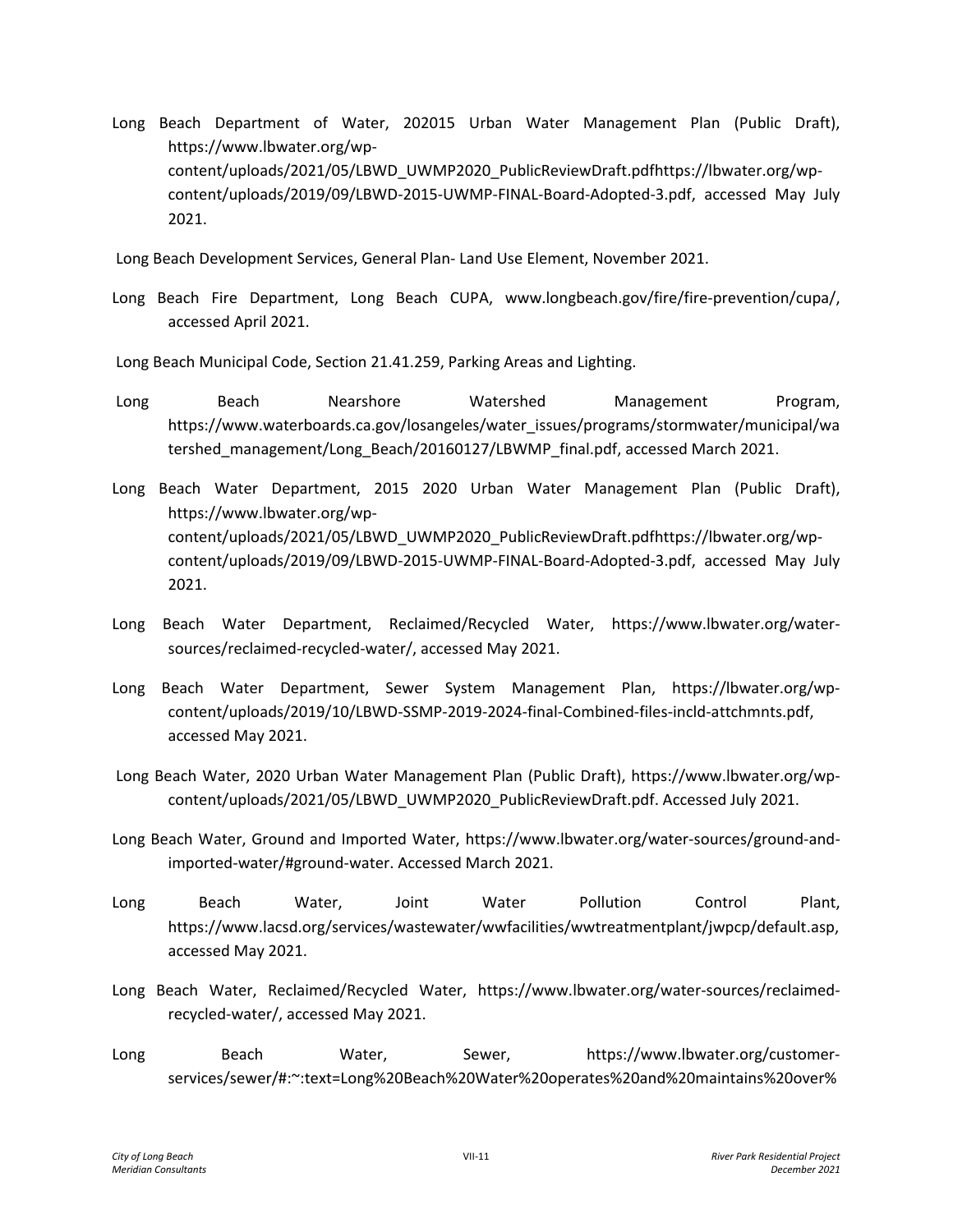20700,by%20the%20Sanitation%20Districts%20of%20Los%20Angeles%20County, accessed May 2021.

- Long Beach, General Plan, Open Space and Recreation Element, http://www.longbeach.gov/globalassets/lbds/media-library/documents/planning/open-spaceand-recreation-element. Accessed March 2021.
- Long Beach, Technology and Innovation, http://longbeach.gov/ti/telecommunications/, accessed April 2021.
- Los Angeles County Department of Public Works, San Gabriel River Watershed, http://ladpw.org/wmd/watershed/sg/, accessed March 2021.
- Los Angeles County Integrated Waste Management Plan, https://pw.lacounty.gov/epd/swims/ShowDoc.aspx?id=14372&hp=yes&type=PDF
- Los Angeles County Public Works. Los Angeles River Master Plan: Program Environmental Impact Report. https://pw.lacounty.gov/swq/peir/. Accessed May 4, 2021.
- Los Angeles County Sanitation Districts (LACSD), About Us, https://www.lacsd.org/aboutus/default.asp, accessed April 2021.
- Los Angeles County. Significant Ecological Areas Program. https://planning.lacounty.gov/site/sea/maps/. Accessed May 2021.
- Los Angeles Regional Water Quality Control Board, Basin Plan for the Coastal Watersheds of Los Angeles, and Ventura Counties,https://www.waterboards.ca.gov/losangeles/water\_issues/programs/basin\_plan/basi n\_plan\_documentation.html , accessed March 2021.
- Los Angeles Regional Water Quality Control Board, Lower Los Angeles River Watershed Management Program,

https://www.waterboards.ca.gov/losangeles/water\_issues/programs/stormwater/municipal/wa tershed\_management/los\_angeles/lower\_losangeles/LLARWMP2017updated.pdf, accessed March 2021.

Lower River LA, Lower LA River Revitalization Plan, https://lowerlariver.org/. Accessed November 2021.

Massachusetts v. Environmental Protection Agency, 127 S.Ct. 1438 (2007).

- Mearns Consulting LLC. Human Health Risk Assessment- 712 Baker Street Long Beach, California 90806. January 14, 2016.
- National Highway Traffic Safety Administration (NHTSA), Corporate Average Fuel Economy standards, https://www.nhtsa.gov/laws-regulations/corporate-average-fuel-economy. Accessed April 2021.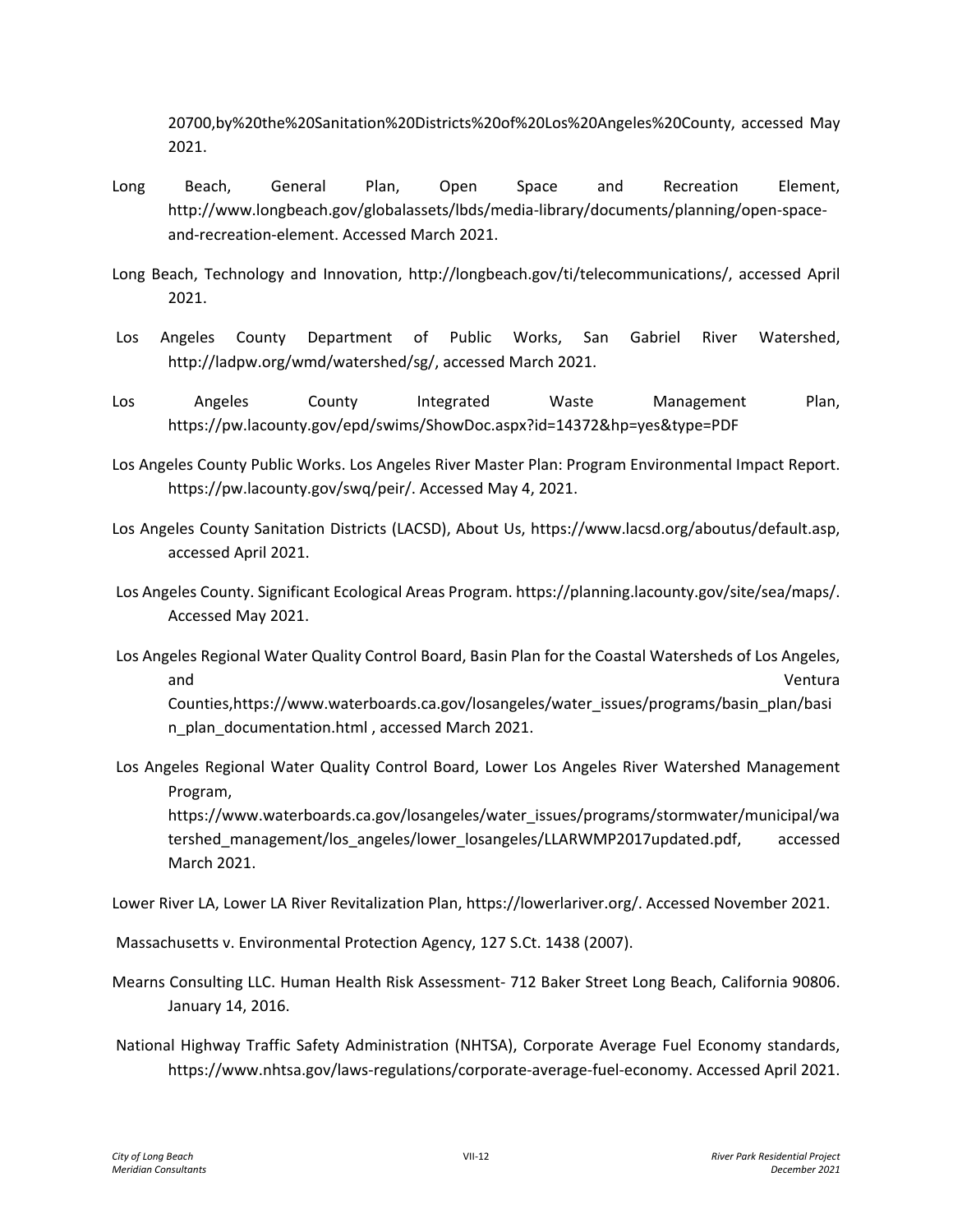- National Historic Preservation Act of 1966 amend thru 1992, Public Law. Approved October 15, 1966 (Public Law 89-665;
- National Resources Conservation Service, Emerging Issues Committee Members, https://www.nrcs.usda.gov/Internet/FSE\_DOCUMENTS/nrcs143\_008701.pdf. Accessed April 2021.
- Office of the Governor, Executive Order S-01-07, (January 18, 2007), https://climateactionnetwork.ca/wpcontent/uploads/2011/06/eos0107.pdf. Accessed April 2021.
- Office of the Governor, Governor Brown Established Most Ambitious Greenhouse Gas Reduction Target in North America (April 29, 2015), https://www.ca.gov/archive/gov39/2015/04/29/news18938/index.html. Accessed April 2021.
- OSHA, Occupational Noise Exposure, https://www.osha.gov/noise. Accessed April 2021. .
- PaleoWest, Cultural Resource Inventory and Resource Documentation for the Long Beach River Park, April 16, 2021, Appendix 4.D.2.
- Perry W. Payne and Sara Rosenbaum, Massachusetts et al. v Environmental Protection Agency: Implications for Public Health Policy and Practice, Public Health Reports 122 No. 6 (2007): 817– 819, https://doi.org/10.1177/003335490712200614. Accessed April 2021.
- PL 111-011, tit. VI, subtit. D on Paleontological Resources Preservation (known by its popular name, the Paleontological Resources Preservation Act) (123 Stat. 1172; 16 USC 470aaa).
- PRC sec. 21083.2(b) and (c)
- PRC sec. 21084.1 and 15064.5
- PRC sec. 21084.1; sec. 15064.5(a)(3)(4)
- PRC Section21083.2(a).
- PRC, Division 13. Environmental Quality Section 21080.3.1, "Chapter 2.6. General, Tribal Consultation."
- PRC, Division 13. Environmental Quality Section 21080.3.2, "Chapter 2.4. Definitions."
- Preliminary Drainage Study, Appendix IV.I.1, April 22, 2020.
- Public Law 96-199, Public Law 96-244, Public Law 96-515, Public Law 98-483, Public Law 99-514, Public Law 100-127, and Public Law 102-575)
- Public Resources Code (PRC), Division 5. Parks and Monuments[5001 5873], "CHAPTER 1. State Parks and Monuments,"
- Regional Water Quality Control Board, Central Coast Region, Water Quality Control Plan for the Central Coastal Basin,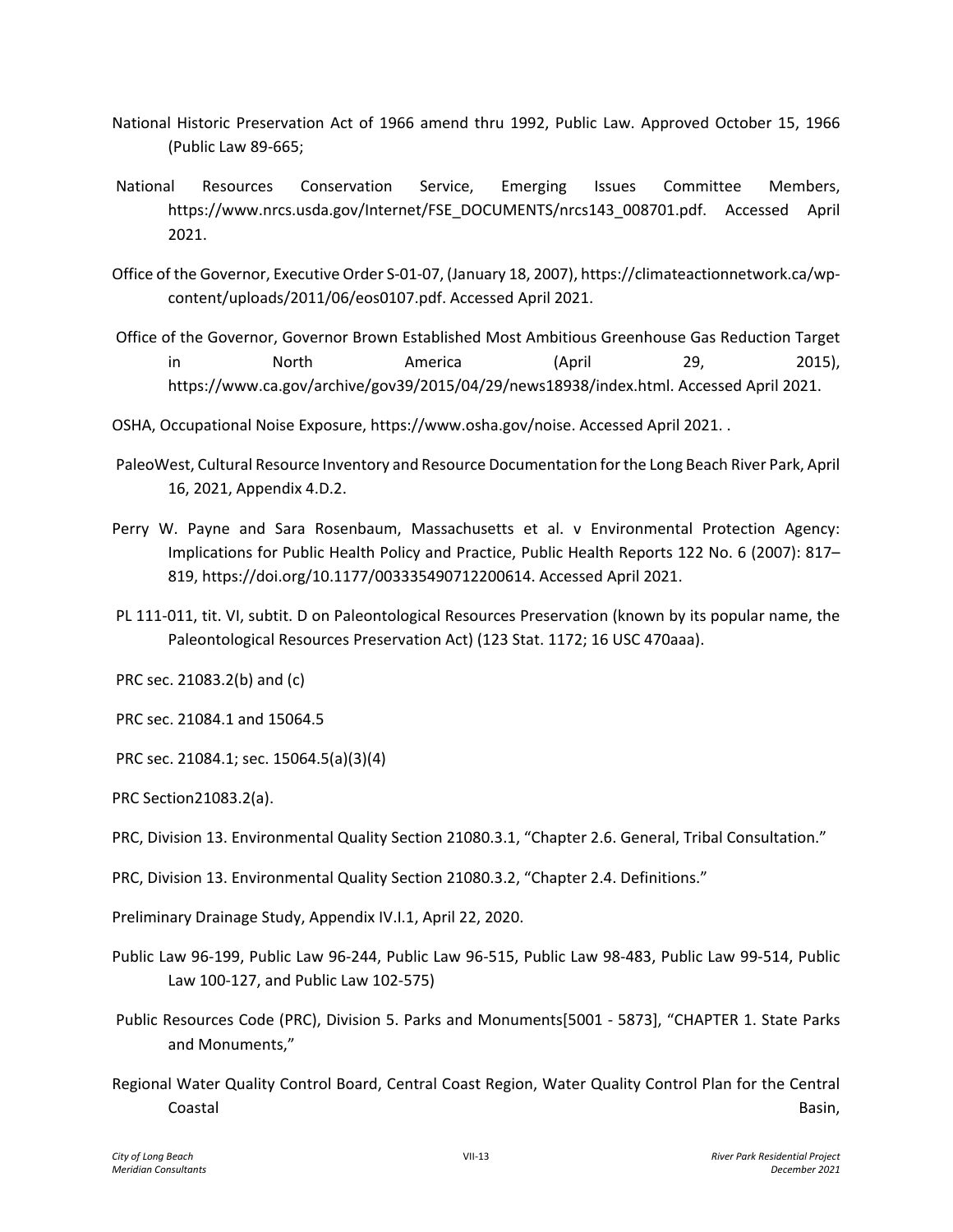https://www.waterboards.ca.gov/centralcoast/publications\_forms/publications/basin\_plan/doc s/2019 basin\_plan\_r3\_complete\_webaccess.pdf, accessed March 2021.

- SCAG, Connect SoCal, 2020-2045 RTP/SCS, https://scag.ca.gov/sites/main/files/fileattachments/0903fconnectsocalplan\_0.pdf?1606001176. Accessed November 2021.
- SCAG, Demographics and Growth Forecast, https://scag.ca.gov/sites/main/files/fileattachments/f2016rtpscs\_demographicsgrowthforecast.pdf?1606073557. Accessed April 2021.
- SCAQMD Air Quality Significance Thresholds, http://www.aqmd.gov/ceqa/hdbk.html. Accessed April 2021.
- SCAQMD Governing Board Agenda Item 31, December 8, 2008.
- SCAQMD Meteorological Data for AERMOD, www.aqmd.gov/home/library/air-quality-datastudies/meteorological-data/data-for-aermod
- SCAQMD Modeling Guidance for AERMOD, http://www.aqmd.gov/home/library/air-quality-datastudies/meteorological-data/modeling-guidance.
- SCAQMD, Air Quality Analysis Guidance Handbook, http://www.aqmd.gov/CEQA/hdbk.html. Accessed April 2021.
- SCAQMD, Appendix A: Calculation Details for CalEEMod (October 2017), http://www.aqmd.gov/docs/default-source/caleemod/02\_appendix-a2016-3-2.pdf?sfvrsn=6. Accessed April 2021.
- SCAQMD, CEQA Air Quality Handbook (April 1993), p. 12-3.
- SCAQMD, Final 2016 Air Quality Management Plan (2017), http://www.aqmd.gov/docs/defaultsource/clean-air-plans/air-quality-management-plans/2016-air-quality-management-plan/final-2016-aqmp/final2016aqmp.pdf?sfvrsn=15. Accessed April 2021.
- SCAQMD, Final Localized Significance Threshold (LST) Methodology, http://www.aqmd.gov/home/rulescompliance/ceqa/air-quality-analysis-handbook/localized-significance-thresholds. Accessed April 2021.
- SCAQMD, Frequently Asked CEQA Questions, http://www.aqmd.gov/home/rules-compliance/ceqa/airquality-analysis-handbook/frequently-asked-questions. Accessed April 2021.
- SCAQMD, General Forecast Areas and Air Monitoring Areas, map, http://www.aqmd.gov/docs/defaultsource/default-document-library/map-of-monitoring-areas.pdf. Accessed April 2021.
- SCAQMD, Greenhouse Gases: CEQA Significance Thresholds, http://www.aqmd.gov/home/rulescompliance/ceqa/air-quality-analysis-handbook/ghg-significance-thresholds. Accessed April 2021.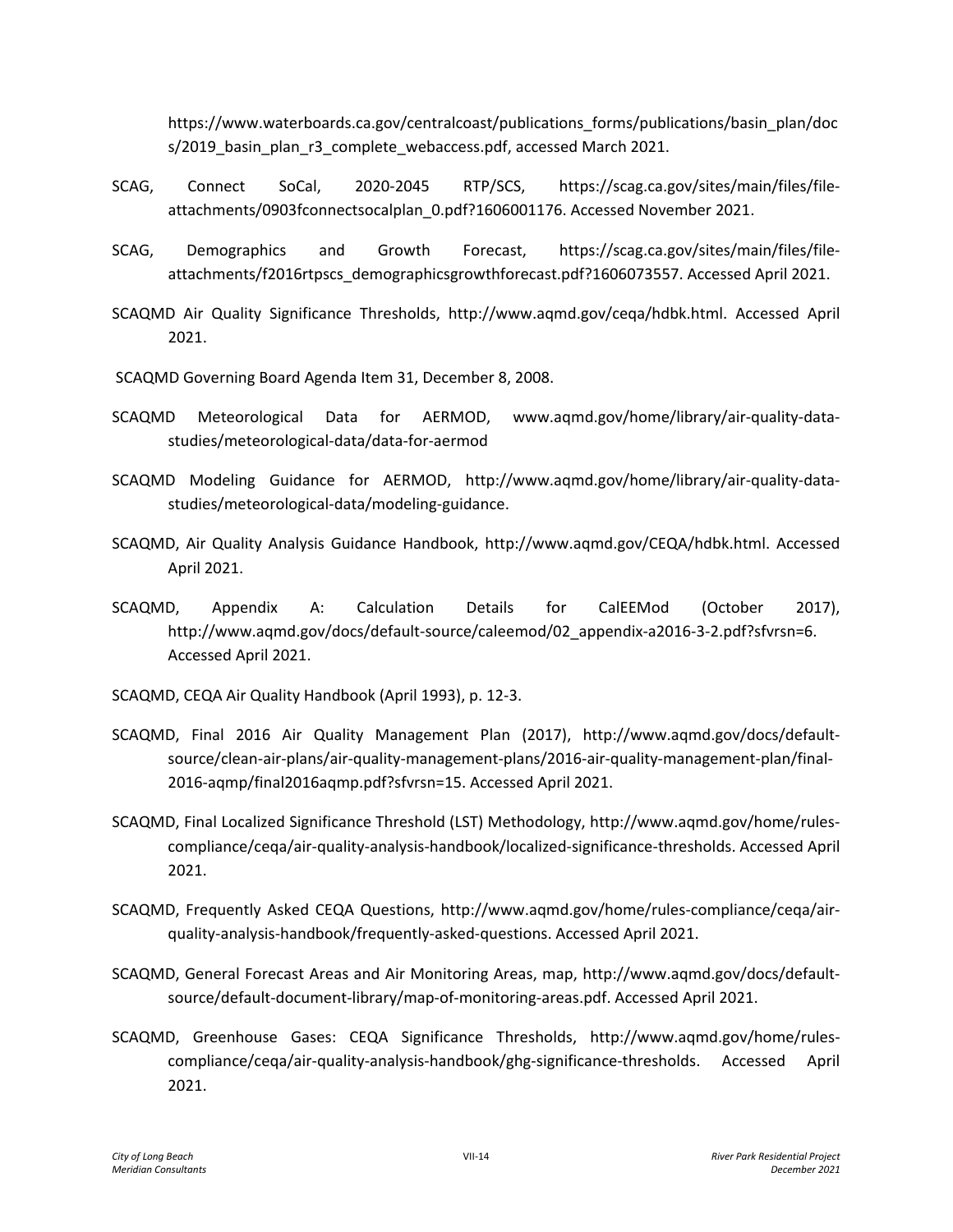- SCAQMD, MATES IV Web Map, https://www.aqmd.gov/home/air-quality/air-quality-studies/healthstudies/mates-iv. Accessed April 2021.
- SCAQMD, MATES V Data Visualization Tool, https://experience.arcgis.com/experience/79d3b6304912414bb21ebdde80100b23/page/Main-Page/?data\_id=dataSource\_105-a5ba9580e3aa43508a793fac819a5a4d%3A162&views=Clicktabs-for-other-data%2CCancer-Risk. Accessed December 2021.
- SCAQMD, Multiple Air Toxics Exposure Study in the South Coast Air Basin (MATES V) Final Report, https://www.aqmd.gov/docs/default-source/planning/mates-v/mates-v-final-report-9-24- 21.pdf?sfvrsn=6. Accessed December 2021.
- SCAQMD, Quality Assurance Site Survey Report for Long Beach (Hudson), AQS ID 060374006, http://www.aqmd.gov/docs/default-source/clean-air-plans/air-quality-monitoring-networkplan/aaqmnp-hudson.pdf?sfvrsn=29. Accessed April 2021.
- SCAQMD, SCAQMD's Historical Activity on Climate Change, http://www.aqmd.gov/nav/about/initiatives/climate-change. Accessed April 2021.
- SCAQMD, South Coast AQMD Modeling Guidance for AERMOD, http://www.aqmd.gov/home/airquality/meteorological-data/modeling-guidance. Accessed July 2021.
- SCE, Green Rates, https://www.sce.com/residential/rates/standard-residential-rate-plan/green-rates. Accessed April 2021.
- SCE, The Clean Power and Electrification Pathway, https://www.edison.com/home/ourperspective/clean-power-and-electrification-pathway.html. Accessed April 2021.

Secretary of the Interior's Standards and Guidelines, Archeology and Historic preservation. 1983.

Senate Bill 350 (2015–2016 Reg, Session) Stats 2015, ch. 547.

- South Coast Air Quality Management District (SCAQMD), 2016 Air Quality Management Plan, Appendix I: Health Effects (March 2017), https://www.aqmd.gov/docs/default-source/clean-air-plans/airquality-management-plans/2016-air-quality-management-plan/final-2016-aqmp/appendixi.pdf?sfvrsn=14. Accessed April 2021.
- Southern California Association of Governments (SCAG), 2016-2040 Regional Transportation Plan/Sustainable Communities Strategy, http://scagrtpscs.net/Pages/FINAL2016RTPSCS.aspx. Accessed April 2021.
- Southern California Association of Governments (SCAG), 2020-2045 Connect SoCal [2020 RTP/SCS] (adopted November 2019).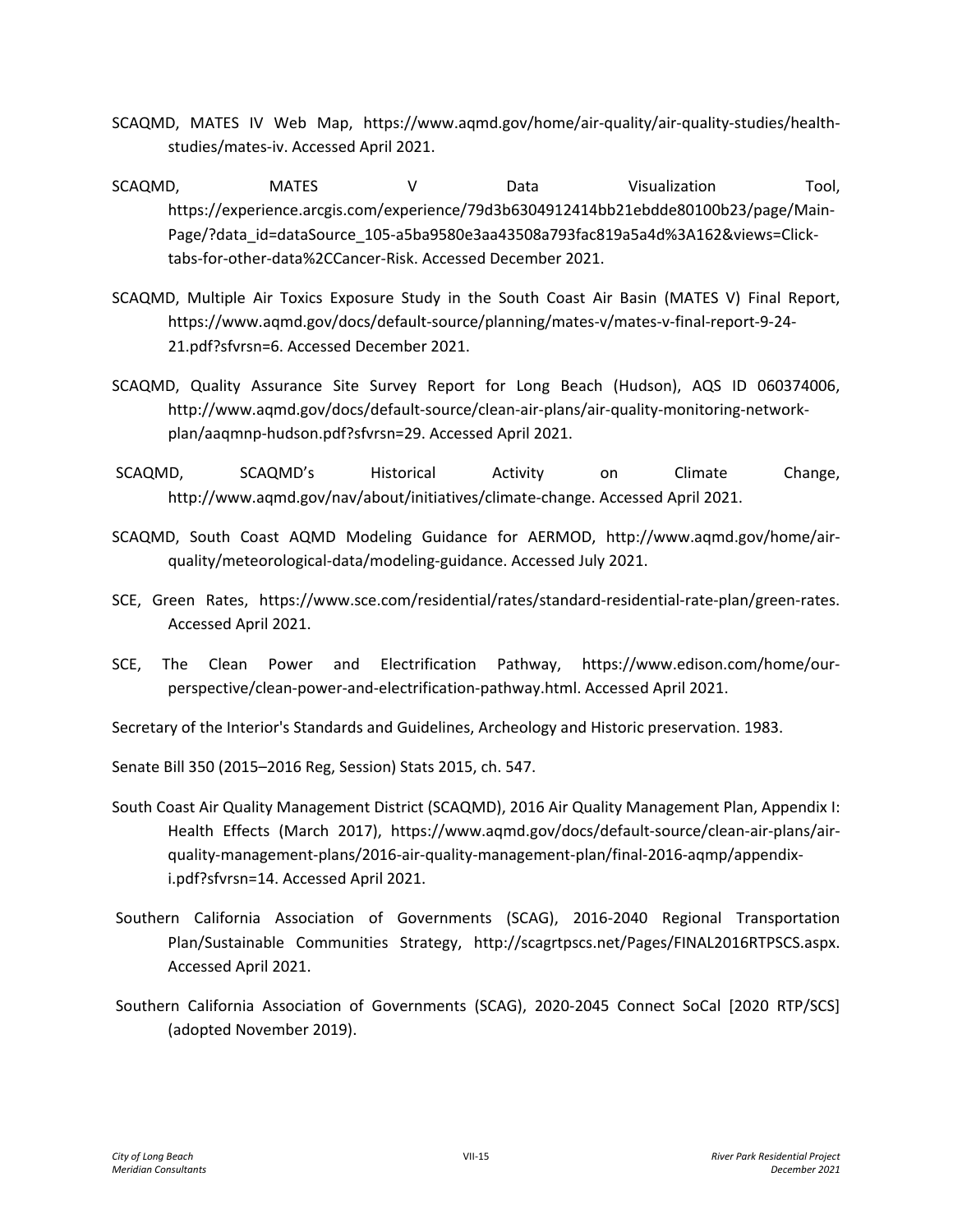- Southern California Association of Governments (SCAG), Connect SoCal: 2020-2045 Regional Transportation Plan/Sustainable Communities Strategies Draft, Chapter 1, https://scag.ca.gov/connect-socal. Accessed April 2021.
- Southern California Edison (SCE), Southern California Edison's Service Area, https://www.sce.com/aboutus/who-we-are/leadership/our-service-territory. Accessed April 2021.

State CEQA Guidelines, Section 15125.

- State of California, Office of Historic Preservation, California Historical Resources, https://ohp.parks.ca.gov/listedresources
- State Water Resources Control Board, 2018 Integrated Report, https://www.waterboards.ca.gov/water\_issues/programs/tmdl/2018state\_ir\_reports\_final/102 020\_6\_final\_stffrpt.pdf , accessed March 2021.
- State Mater Resources Control Board, GeoTracker, https://geotracker.waterboards.ca.gov/profile\_report?global\_id=SL2044M1596, accessed April 27, 2021.
- SWIS Facility/Site Activity Details, Southeast Resource Recovery Facility, https://www2.calrecycle.ca.gov/SolidWaste/SiteActivity/Details/3070?siteID=1423, accessed May 2021.
- SWIS Facility/Site Activity Details, Southeast Resource Recovery Facility, https://www2.calrecycle.ca.gov/SolidWaste/SiteActivity/Details/3070?siteID=1423, accessed May 2021.
- U.S. Census Bureau, Quick Facts, Long Beach City, California, https://www.census.gov/quickfacts/fact/table/longbeachcitycalifornia/PST045219. Accessed March 2021.
- U.S. EIA, Independent Statistics & Analysis, Table F16: Total Petroleum Consumption Estimates, 2018, https://www.eia.gov/state/seds/data.php?incfile=/state/seds/sep\_fuel/html/fuel\_use\_pa.html &sid=US. Accessed April 2021.
- U.S. Energy Information Administration (EIA), Frequently Asked Questions, https://www.eia.gov/tools/faqs/faq.php?id=40&t=6. Accessed April 2021.
- U.S. EPA Code of Federal Regulations, Title 40, Part 51, Appendix W
- U.S. Green Building Council (USGBC), LEED v4 for Building Design and Construction, July 2019, https://www.usgbc.org/sites/default/files/LEED%20v4%20BDC\_07.25.19\_current.pdf, accessed May 2021.

U.S.C § 7401, et seq.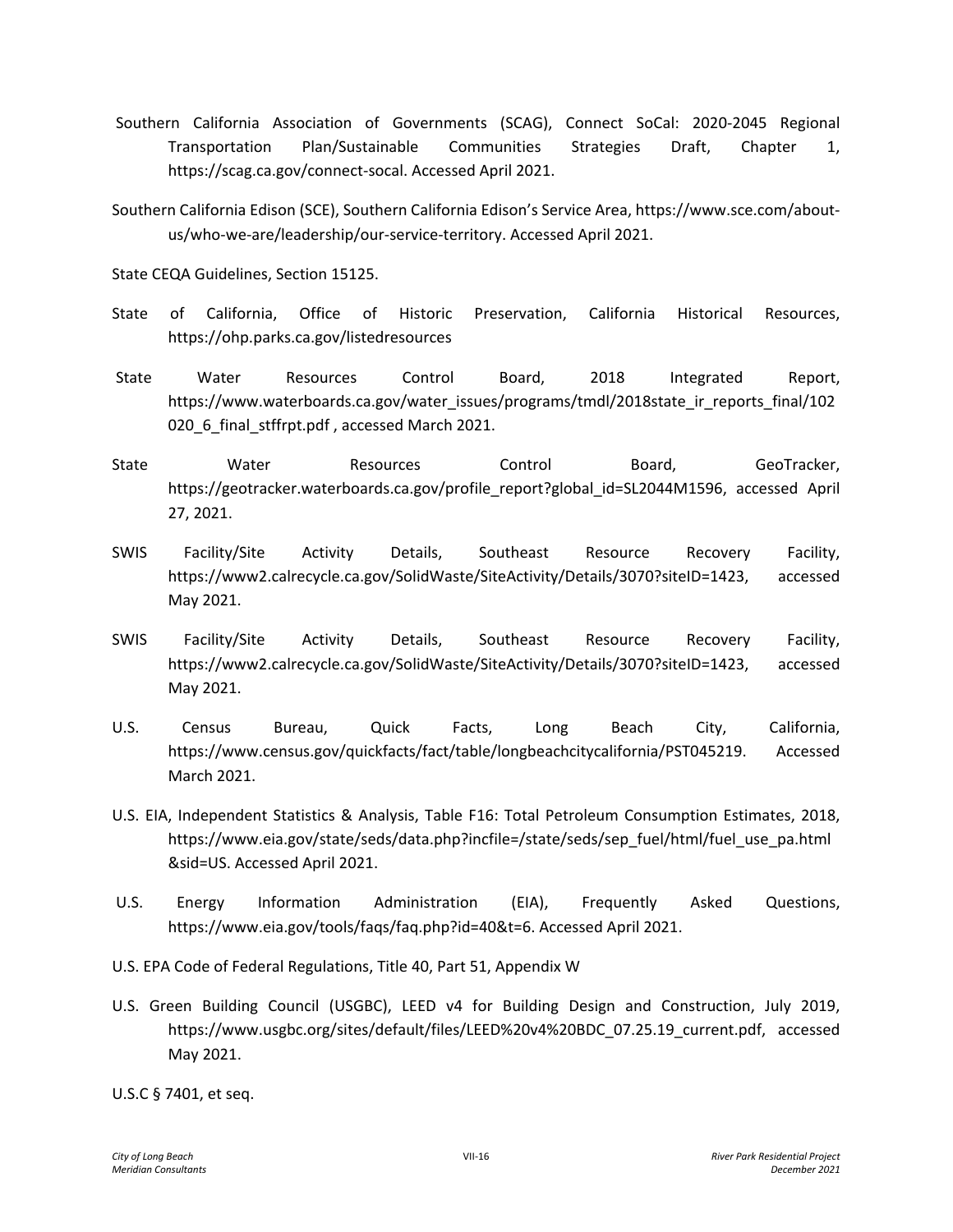- U.S.C Sections 703 et seq.; title 50 C.F.R. Part 10.
- U.S.C. 2801 et seq.; 88 Stat. 2148.
- U.S.C. Sections 3371-3378
- U.S.C. Sections 668-668c
- United States Code (USC). sec. 470aa–470mm, Archaeological Resources Protection Act of 1979, Public Law (PL) 96-95, as amended.
- United States Environmental Protection Agency (USEPA), Endangerment and Cause or Contribute Findings for Greenhouse Gases under the Section 202(a) of the Clean Air Act, https://www.epa.gov/ghgemissions/endangerment-and-cause-or-contribute-findingsgreenhouse-gases-under-section-202a-clean/. Accessed April 2021.
- United States Environmental Protection Agency (USEPA), Fact Sheet: EPA and NHTSA Adopt First-Ever Program to Reduce Greenhouse Gas Emissions and Improve Fuel Efficiency of Medium- and Heavy-Duty **Communist Communist Vehicles,** August 2011, https://nepis.epa.gov/Exe/ZyPDF.cgi/P100BOT1.PDF?Dockey=P100BOT1.PDF. Accessed April 2021.
- United States Environmental Protection Agency, Estimating 2003 Building Related Construction and Demolition Materials Amounts, https://www.epa.gov/sites/production/files/2017- 09/documents/estimating2003buildingrelatedcanddmaterialsamounts.pdf, accessed April 2021.
- United States Environmental Protection Agency, Summary of Resource Conservation and Recovery Act, https://www.epa.gov/laws-regulations/summary-resource-conservation-and-recovery-act, accessed April 2021.
- United States Environmental Protection Agency, Summary of Resource Conservation and Recovery Act, https://www.epa.gov/laws-regulations/summary-resource-conservation-and-recovery-act, accessed April 2021.
- United States Fish and Wildlife Service (USFWS), Migratory Bird Treaty Act, https://www.fws.gov/birds/policies-and-regulations/laws-legislations/migratory-bird-treatyact.php. Accessed May 2021.
- US Department of Energy, Laying the Foundation for Solar America: The Million Solar Roofs Initiative, https://www.nrel.gov/docs/fy07osti/40483.pdf. Accessed April 2021.
- US Department of Transportation Federal Highway Administration, Updated Interim Guidance on Mobile Source Air Toxic Analysis in NEPA Documents.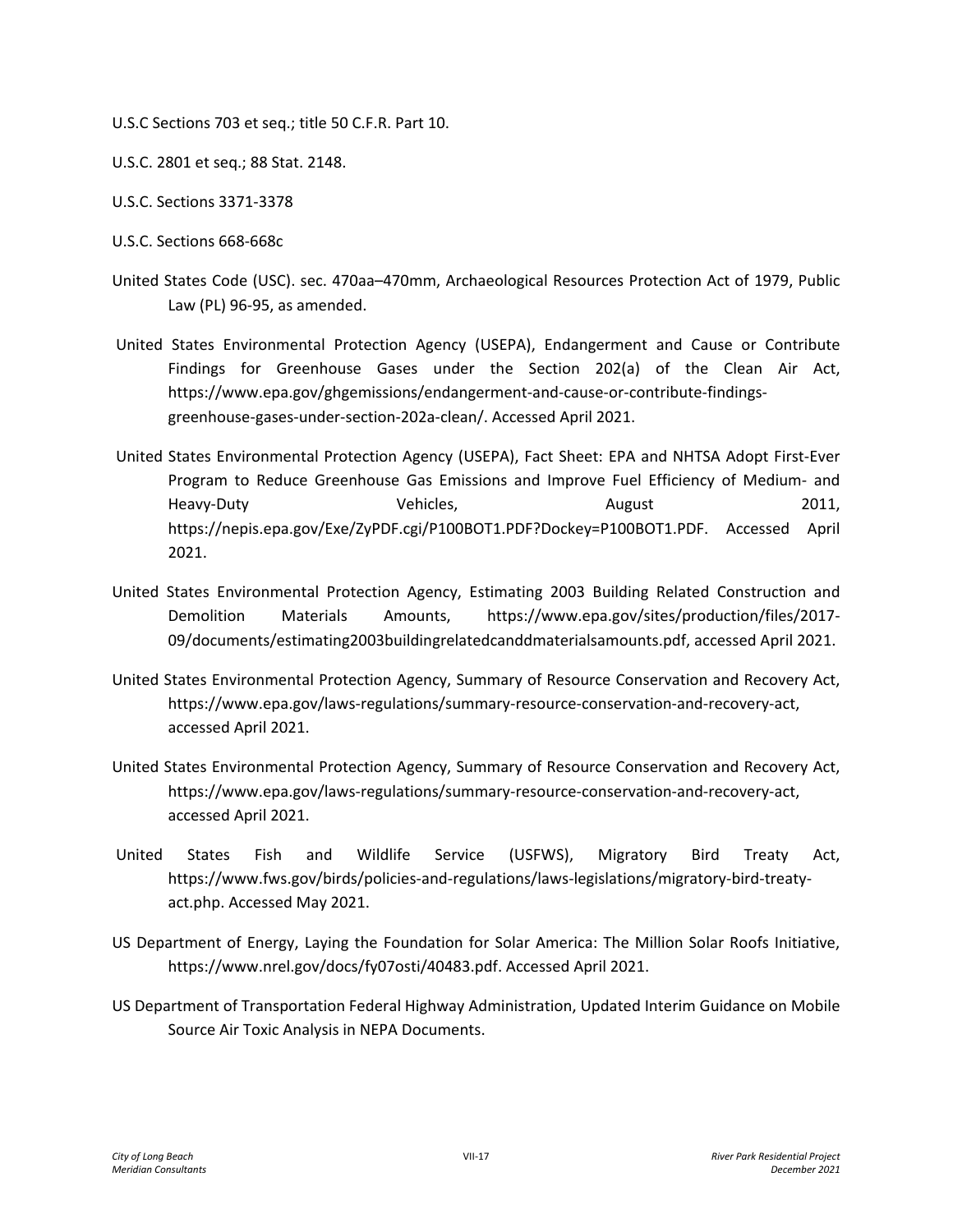- US Environmental Protection Agency (USEPA), Health Effects of Ozone Pollution, https://www.epa.gov/ground-level-ozone-pollution/health-effects-ozone-pollution. Accessed April 2021.
- US Environmental Protection Agency, Air Toxics Risk Assessment Reference Library, Volume 1 Technical Resource Manual. April 2004.
- US Government Publishing Office, Administration of George W. Bush, Executive Order 13432— Cooperation Among Agencies in Protecting the Environment With Respect to Greenhouse Gas Emissions From Motor Vehicles, Nonroad Vehicles, and Nonroad Engines, 631 (May 14, 2007), https://www.gpo.gov/fdsys/pkg/WCPD-2007-05-21/pdf/WCPD-2007-05-21-Pg631.pdf. Accessed April 2021.
- USC sec. 470aa–470mm, Archaeological Resources Protection Act of 1979, Public Law 96-95, as amended, sec. 3, accessed July 2018, available at https://www.nps.gov/subjects/historicpreservation/upload/NPS\_FHPL\_book\_online.pdf.

USC Section 1801 et seq., (1975).

USDOT FHWA, Fundamentals and Abatement, 97.

USDOT FHWA, Highway Noise Fundamentals (1980), 18.

- USEPA, Carbon Monoxide (CO) Pollution in Outdoor Air, https://www.epa.gov/co-pollution/basicinformation-about-carbon-monoxide-co-outdoor-air-pollution. Accessed April 2021.
- USEPA, EPA and NHTSA Adopt Standards to Reduce GHG and Improve Fuel Efficiency of Medium- and Heavy-Duty Vehicles for Model Year 2018 and Beyond, August 2016.
- USEPA, Federal Register/Vol. 81, No. 206/Tuesday, Greenhouse Gas Emissions and Fuel Efficiency Standards for Medium- and Heavy-Duty Engines and Vehicles—Phase 2, October 25, 2016, https://www.gpo.gov/fdsys/pkg/FR-2016-10-25/pdf/2016-21203.pdf. Accessed April 2021.
- USEPA, Hazardous Air Pollutants, https://www.epa.gov/haps. Accessed April 2021.
- USEPA, Health Effects of Ozone Pollution, https://www.epa.gov/ground-level-ozone-pollution/healtheffects-ozone-pollution. Accessed April 2021.
- USEPA, Presidential Announcements and Letters of Support related to Greenhouse Gas Emissions (August 28, 2017), https://www.epa.gov/regulations-emissions-vehicles-and-engines/presidentialannouncements-and-letters-support-related. Accessed April 2021.
- USEPA, Regulations for Greenhouse Gas Emissions from Commercial Trucks & Buses (December 27, 2017), https://www.epa.gov/regulations-emissions-vehicles-and-engines/regulationsgreenhouse-gas-emissions-commercial-trucks. Accessed April 2021.